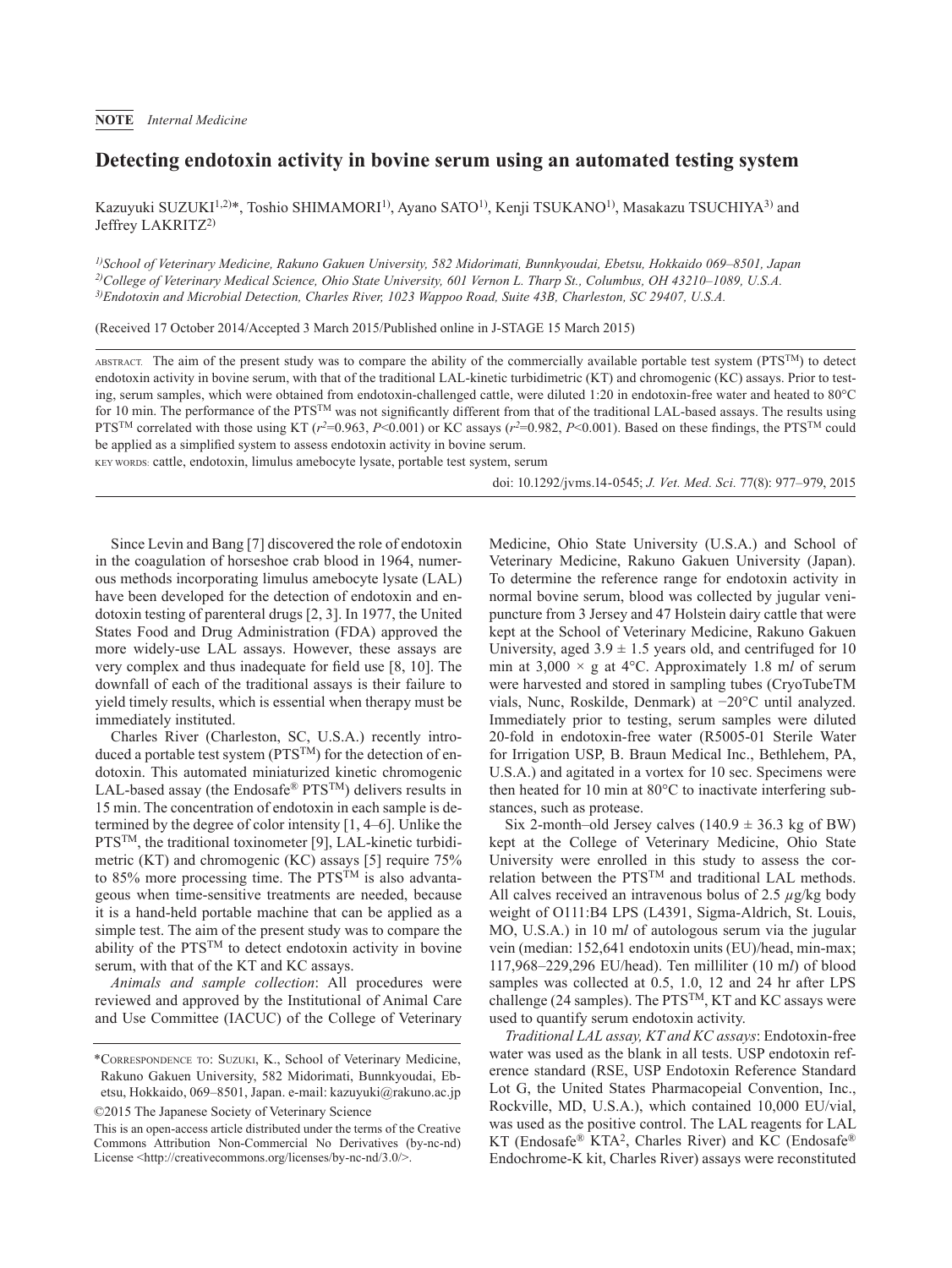with Endotoxin-Specific Buffer Solution (Charles River) to eliminate any interference from β-glucans. Both traditional LAL-based assays were performed on a 96-well microplate (Endosafe® 96-well, flat bottom microplate M9001, Charles River), and endotoxin activity was determined using a microplate reader (Sunrise<sup>TM</sup>, Tecan Group Ltd., Männedorf, Switzerland) and EndoScan-V<sup>TM</sup> endotoxin-measuring software (Charles River). The range covered by the standard curve (0.003 to 3.0 EU/m*l*) was established according to the package insert of the LAL product. The lower limit of quantitation for this assay was 0.028 EU/m*l*.

*Measurement of endotoxin activity using a PTSTM*: The Endosafe  $PTS^{TM}$ , which was used in the present study, is comprised of spectrophotometer, reader and LAL reagent cartridge (Fig. 1). Precise amounts of LAL reagents, buffer components, oligosaccharides as a β-glucan blocker, chromogenic substrates and control standard endotoxin were dried on the channels of the commercially available LAL reagent cartridges (Charles River). The cartridges contain 2 sample and 2 spiked channels. The analyst loaded 25-*µl* samples into the cartridge sample reservoirs, and the reader drew, mixed and incubated the samples at different time intervals after the assay was started. In this study, 20-fold diluted serum samples, which were heated to 80°C for 10 min, were evaluated for endotoxin activity. Results were automatically multiplied by the dilution factor entered into the system. A detailed description of  $PTS^{TM}$  is provided elsewhere [[1, 6](#page-2-3)].

*Statistical analysis*: A test result was considered valid when spike recovery and coefficient of variation (CV) parameters met the accepted criteria (<25%) established by the Endosafe® PTSTM and traditional LAL methods. Spike recovery values were considered valid, if the results were between 50% and 200% according to the Bacterial Endotoxin Test in the US pharmacopeia [\[1, 4–6](#page-2-3)].

Non-normally distributed data were expressed as the median and ranges. Sample endotoxin activities were statistically analyzed by using the SPSS software program (ver 21. IBM Japan, Tokyo, Japan). Serum endotoxin activity below 0.028 EU/m*l* was statistically analyzed as 0.028 EU/ m*l*. The results of the PTS<sup>TM</sup> and each of the traditional assays were compared using the Friedman test. The Pearson product-moment correlation coefficient was used to measure the strength and direction of association between any two assays measured on an interval scale. A linear regression model analysis was also performed. The significance level was set at *P*<0.05.

*Determining the reference range for bovine serum endotoxin activity*: The KT assay effectively recovered endotoxin from serum samples over the range of concentrations tested. The coefficient of determination  $(r^2)$  for the KT assay was 0.98441. Endotoxin was detected in 20% (10/50) of the serum samples obtained from healthy cattle. The median range of endotoxin activity detected in the serum of healthy cattle was 0.028 EU/m*l* (0.028−0.123 EU/m*l*).

*Determination of serum-endotoxin activity using the PTSTM*: Each of the three assays (the PTSTM, KT and KC) effectively recovered endotoxin from the serum of endotoxinchallenged calves at the each of the designated time points



Fig. 1. The Endosafe® PTS<sup>TM</sup>. The limulus amebocyte lysate (LAL) spectrophotometer (upper) and reagent cartridge (bottom) for  $\text{PTS}^{\text{TM}}$ 

(0.5, 1.0, 12 and 24 hr). The rate of recovery by each of these tests was 100% (24/24), 95.8% (23/24) and 100% (24/24), respectively. The median range of endotoxin activity detected by each of the tests, PTS<sup>TM</sup>, KT and KC, was 0.395 (0.113– 2.130), 0.255 (0.044–2.772) and 0.397 (0.074–2.009) EU/ m*l*, respectively. As depicted in Fig. 2, results obtained from the PTS<sup>TM</sup> correlated well with those from the KT ( $r^2$ =0.963, *P*<0.001) and KC ( $r^2$ =0.982, *P*<0.001), respectively. Based on the results of the Friedman Test, the ability of the  $PTS^{TM}$ to recover endotoxin from serum is not significantly different from that of either the KT or KC assay (*P*>0.05).

The PTSTM is able to effectively detect serum endotoxin activity. It offers several advantages over the microplate kinetic LAL assays currently in use by diagnostic laboratories. It is small and portable, requires only small quantities of specimen and provides results rapidly [\[1, 6](#page-2-3)]. However, the results obtained from simplified test will often dictate the course of clinical care and hygiene management.

In conclusion, the photometric PTSTM represents a rapid, simple and accurate technique, which uses a quantitative kinetic chromogenic LAL method for the assessment of endotoxin activity in serum. Results of the current study therefore confirm that the PTSTM is appropriate for use as a practical simplistic assay for the detection of endotoxin activity in bovine serum.